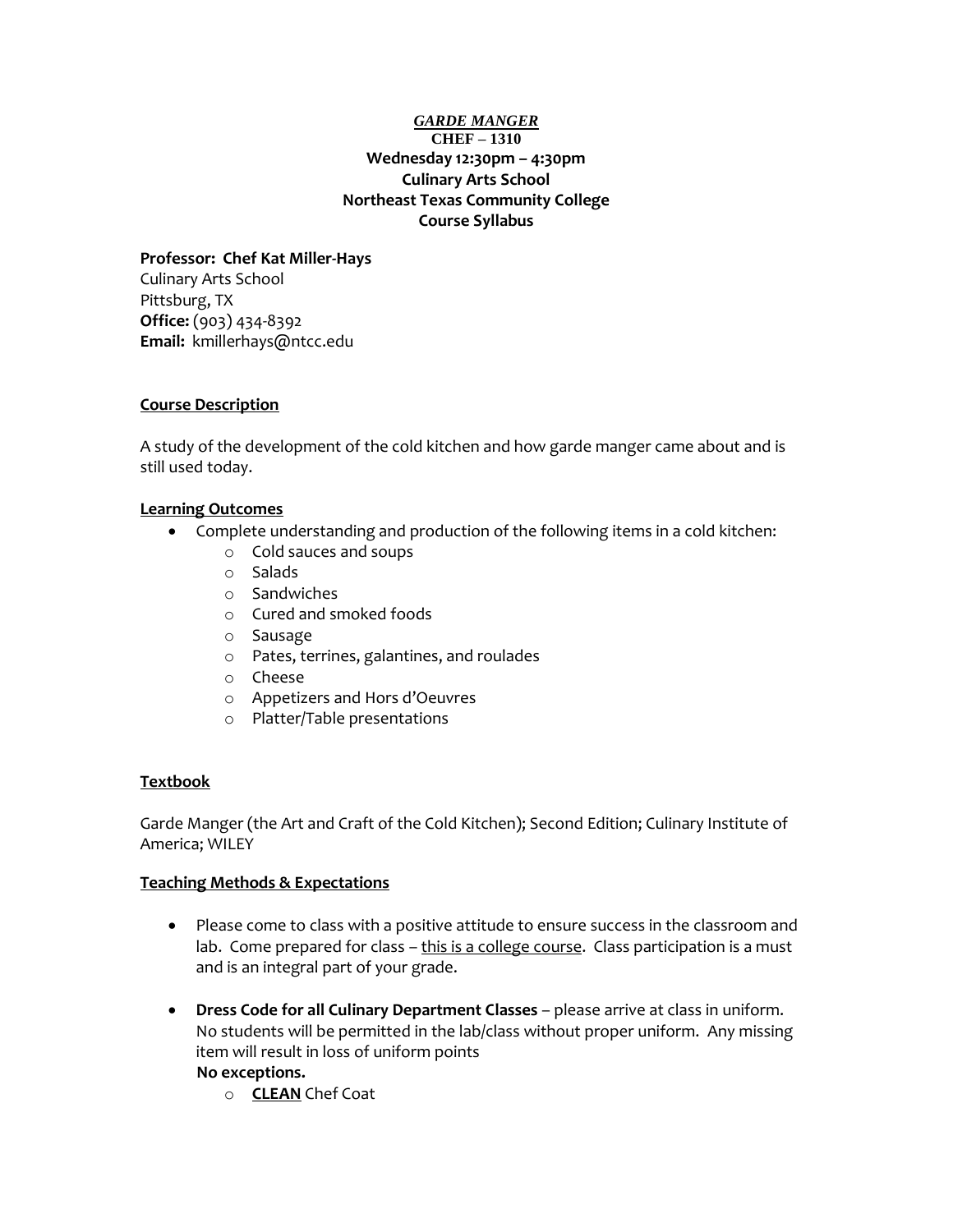- o **CLEAN** Chef Pant
- o **CLEAN** Chef Hat & Kitchen Shoes
- o Knife Kit
- **Equipment Needed** for this class:
	- o Knife Kit, Notebook, Pens/Pencils, Knife-Kit
- **Lab Demonstrations**
	- o Lab demonstrations will be given before and during class. All students are to be present for demonstrations when announced.
	- o It is your responsibility to take notes during demonstrations pop quizzes may be given over demonstrations with no prior notice.
	- o No demonstrations will be made up for absent students.
	- o No demonstrations will be scheduled during assigned breaks.
- **Breaks**
	- o Instructor will give assigned breaks during class/lab time.
	- o Additional breaks will be granted at instructor's discretion.
	- o Smoke Breaks will be given at instructor's discretion.
		- Smoking protocol: Remove jacket and leave INSIDE. Smoking is to be done in designated areas ONLY. Upon return from smoke break, promptly wash hands AND face to remove odor and nicotine from both.
- **Absences**
	- **To be discussed**
- **Homework Assignments** are due at the beginning of class and should be turned in at the podium upon entry to class.
- **Tardy/Leaving Early**
	- o Student will be counted T/LE:
		- After the door to the classroom is closed.
		- **Instruction has begun.**
		- **Leaving class or lab early/before instructor has announced dismissal.**
		- **Three (3) T/LE marks will be counted as an Unexcused Absence.**
		- Check above time for class; know when you are expected to be in class!
- **Class Disruptions**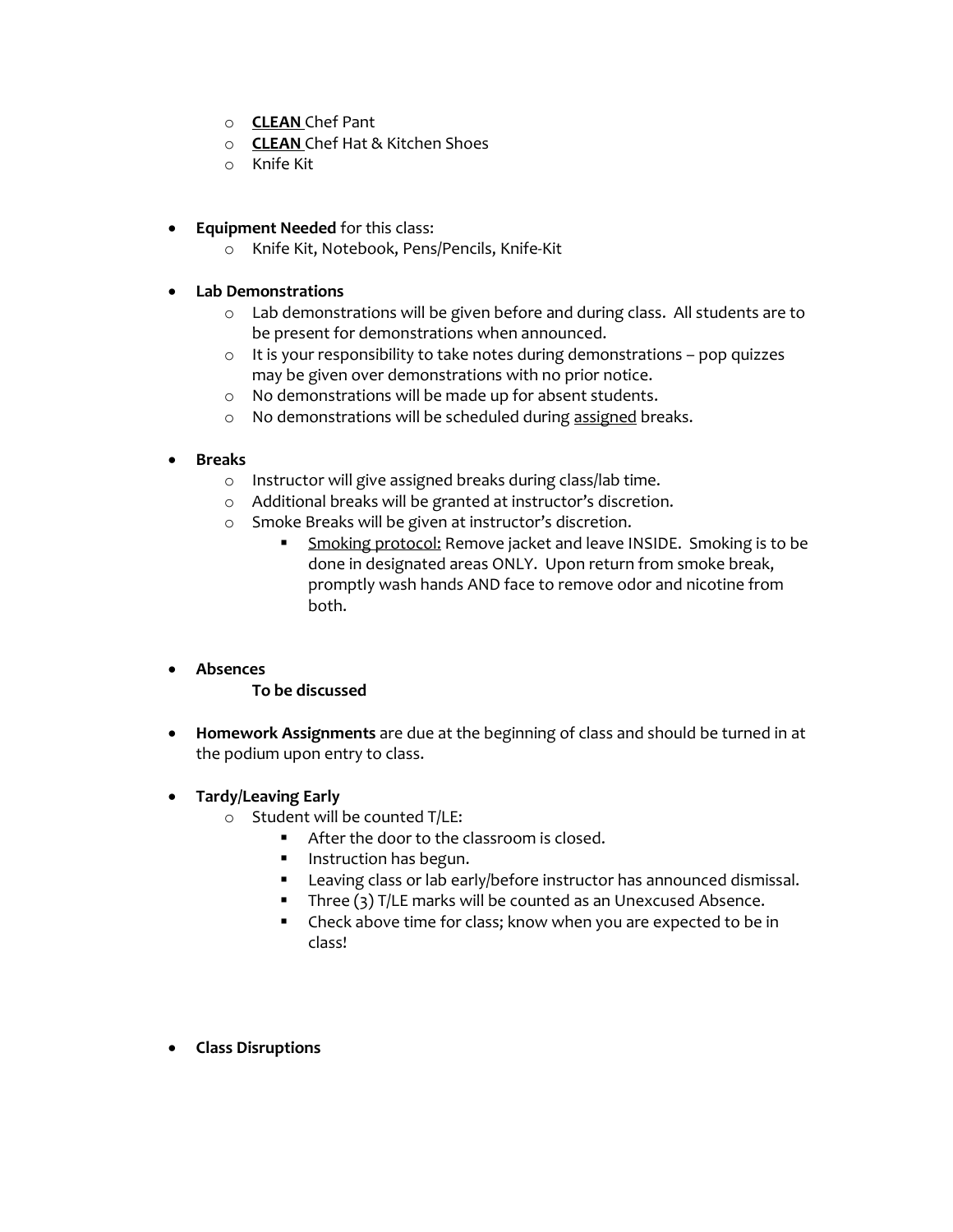- $\circ$  Cell phone usage is not permitted during class. Cell phone violators will have the device confiscated for the remainder of class time. Cell phones are not permitted in the lab at any time.
- o **For Testing:** All cell phones will be placed on podium table/instructor table until test is complete.
- o Excessive talking and profanity will not be tolerated at any time in class/lab.

# **Classroom Cleanup:**

Our classroom is a direct reflection of our school. At the end of every class:

- All chairs pushed under the table in a neat fashion
- All trash/debris in trashcans
- Student lecture board is cleaned/wiped down

## **Lab Clean-Up**

All students are expected to participate in class/lab clean up. You are responsible for your tools, dishes and area during production; once graded, you are expected to help out in the clean-up process.

- All dishes/pots and pans/bowls/utensils will be washed, dried and stored properly.
- All equipment will be cleaned and wiped down with sanitizing solution.
- All small parts will be stored with their accompanying equipment (lid/blades with the processor, etc.)
- Floors will be thoroughly swept, trash bagged and removed to the outside bins, then mopping. Mopping will be final activity before class dismissal.
- Dirty towels will be placed in washing machine
- Failure to participate actively in clean-up will result in a zero-grade for the day.
- Our profession is one based on tradition and respect. Respect your instructor, your chefmates, your kitchen and most of all, respect yourself.

## **Academic Honesty**

All forms of academic dishonesty including cheating on tests, plagiarism, collusion, and falsification of information call for discipline.

*Cheating* on tests is defined to include the following:

- Copying from another student's paper;
- Using materials during a test not authorized by the person giving the test;
- Collaborating with any other person during the test without permission;
- Knowingly obtaining, using, buying, selling, transporting, or soliciting in whole or in part the content of tests not yet administered;
- Bribing any other person to obtain tests or information about tests;
- Substituting for another student or permitting any other person to substitute for one.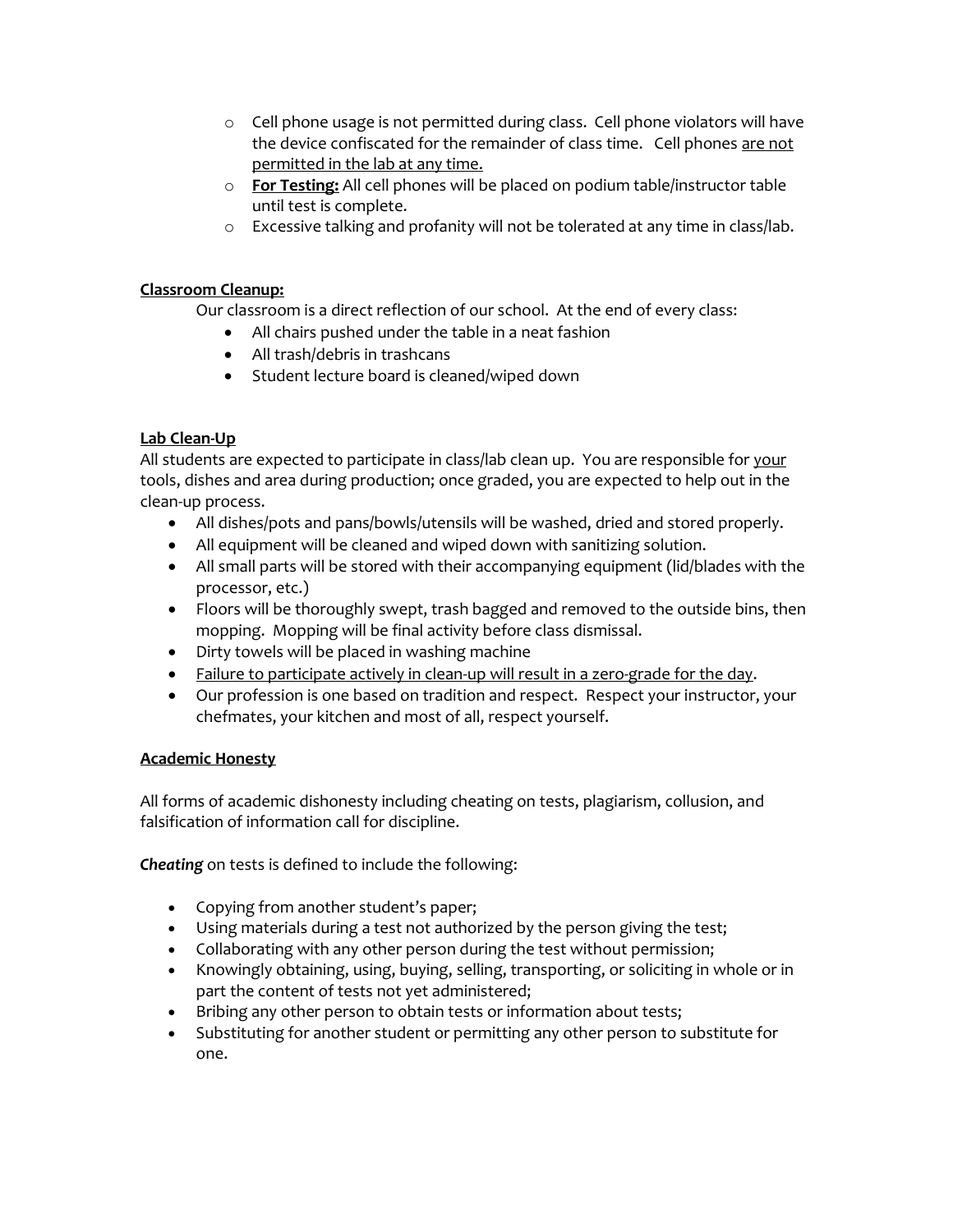*Plagiarism* is defined as the appropriation of any person's work and the unacknowledged incorporation of that work in one's own work offered for credit.

*Collusion* is defined as the unauthorized collaboration with any person in preparing work offered for credit.

# **NTCC CATALOG NOTIFICATION:**

"All students attending NTCC Culinary Arts, regardless of the time and location of the class, must abide by the rules and regulations outlined in the current Catalog/Student Handbook. A copy of the Catalog/Handbook and the Timetable of Classes may be obtained from the admissions office on the main campus or at any of our off-campus sites. You may also access the Catalog/Handbook on-line at the following web address: http://www.ntcc.edu/catalog" Students should attend the first day of class or contact the instructor prior to the first class. Failure to do this may result in being dropped from the class.

"Students are expected to complete course work in an honest manner, using their intellects and resources designated as allowable by the course instructor. Students are responsible for addressing questions about allowable resources with the course instructor. NTCC upholds the highest standards of academic integrity. This course will follow the NTCC Academic Honesty policy stated in the Student Handbook."

Plagiarism, cheating and other forms of academic dishonesty are prohibited.

# **Grading:**

The grading system is one based on points. Every item/assignment/quiz/test/project will have a point value assigned to it. Your grade at the end of the semester will be the total point value you have received for all items in the semester. Point values will be as follows:

 $A = 90 - 100$  $B = 80 - 89.9$  $C = 70 - 79.9$  $D = 60 - 69.9$  $F = 0 - 59.9$